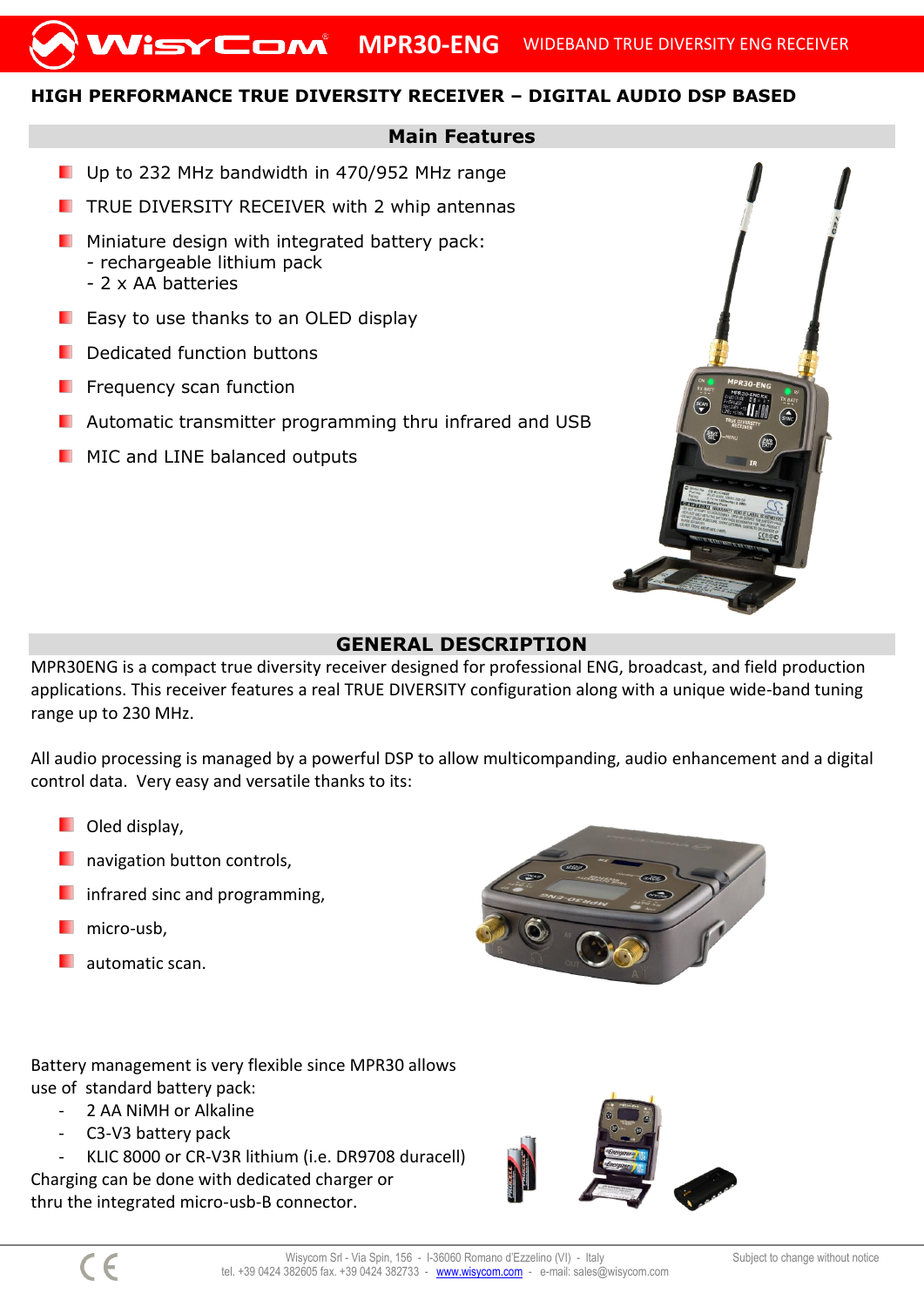## **TECHNICAL DATA**

| • Frequency ranges                          | : MPR30 N $\Rightarrow$ option 470 ÷ 700 MHz                                                                                             |
|---------------------------------------------|------------------------------------------------------------------------------------------------------------------------------------------|
|                                             | MPR30 M $\Rightarrow$ option 566 ÷ 798 MHz                                                                                               |
|                                             | MPR30 J $\Rightarrow$ option 712 $\div$ 832 MHz                                                                                          |
|                                             | other ranges are available on request in 470÷952 MHz                                                                                     |
|                                             | · Switchable channels : 2400 user programmable frequencies, organized in 40 groups of 60 channels.                                       |
| • Switching-window                          | $:$ up 232 MHz.                                                                                                                          |
| • Frequencies                               | : microprocessor controlled frequency synthesizer circuit,                                                                               |
|                                             | with 25 kHz minimum step. The frequencies can be easily                                                                                  |
|                                             | PC reprogrammed with the optional UPK 300E Programming Kit.                                                                              |
| • Frequency error                           | $\pm$ < $\pm$ 2.5 ppm, in the rated temperature range.                                                                                   |
| • Temperature range                         | : $-10 \div +55$ °C.                                                                                                                     |
| • Modulation                                | : FM, with de-emphasis.                                                                                                                  |
| • Nominal deviation                         | : $\pm$ 40 kHz (Max. operating deviation = $\pm$ 60 kHz).                                                                                |
| • Antenna input imp.                        | : 50 ohm sma type (SWR < 1:2; typ. 1:1.4).                                                                                               |
| • Sensitivity                               | : $\Rightarrow$ 2 µV (6 dBµV), for<br>$SND/N$ > 58 dB;                                                                                   |
|                                             | $\Rightarrow$ 5 µV (14 dBµV), for SND/N > 98 dB.                                                                                         |
|                                             | in the whole switching-window [1].                                                                                                       |
|                                             | • Amplitude response $\therefore$ < 0.5 dB (for RF input signal:6 dBµV $\div$ 100 dBµV).                                                 |
| • Co-channel rejection : $> 2.5$ dB.        |                                                                                                                                          |
| • Adjacent chan. Sel.                       | : $> 80$ dB typical (for channel spacing $\geq 400$ kHz).                                                                                |
| · Spurious rec. reject. : > 100 dB.         |                                                                                                                                          |
| • IF image rejection                        | $: > 90$ dB.                                                                                                                             |
| • Intermod. rejection $\therefore$ > 76 dB. |                                                                                                                                          |
| $\bullet$ IIP3                              | $\therefore$ > +10 dBm typical.                                                                                                          |
| • Spurious emissions                        | : $< 2$ nW (typical = 0.1 pW).                                                                                                           |
| • Noise Reduction                           | : $\Rightarrow$ ENR (Wisycom Extended-NR)                                                                                                |
| • AF bandwidth                              | : 30 Hz $\div$ 20 kHz.                                                                                                                   |
|                                             | • Frequency response : $\pm$ 0.5 dB in the 30 Hz $\div$ 19 kHz range.                                                                    |
| • Distortion                                | : 0.3 % typical.                                                                                                                         |
| • SND/D ratio (Anal.)                       | $\therefore$ 100 dB typical $[1]$                                                                                                        |
| • Powering                                  | : - 2 x IEC-LR6 1.5V size-AA alkaline or NiMh rechargeable                                                                               |
|                                             | - C3-V3 battery pack                                                                                                                     |
|                                             | - KLIC 8000 or CR-V3R lithium (i.e. DR9708 duracell)                                                                                     |
| • Battery life                              | : - approx. 7 hours with MPRLBP Lithium-ion battery pack CS-KLIC8000 type<br>- approx. 3.5 hours with 2x AA Alkaline batteries Energizer |
|                                             | - approx. 4.5 hours with 2x AA NiMH 2.5Ah                                                                                                |
| • Weight                                    | : 100 g approx. without batteries                                                                                                        |
| • Audio line-output                         | : mono balanced on 3.5 mm jack socket lockable                                                                                           |
| • Audio line-out lev.                       | : MAX +18 dBu (peak deviation), adjustable in one dB step in a range of 54 dB                                                            |
|                                             | • Audio Headphone-out: 3.5 mm jack socket lockable                                                                                       |
|                                             |                                                                                                                                          |

| In compliance with | USA: $FC$ , 47 CFR 15 Subpart B<br>CAN RSS-Gen/CNR-Gen |  |
|--------------------|--------------------------------------------------------|--|
|--------------------|--------------------------------------------------------|--|

NOTE [1]: RMS value, 22 Hz / 22 kHz, unweighted. The MPR30ENG receiver complies with ETSI specifications: ETS 300 422